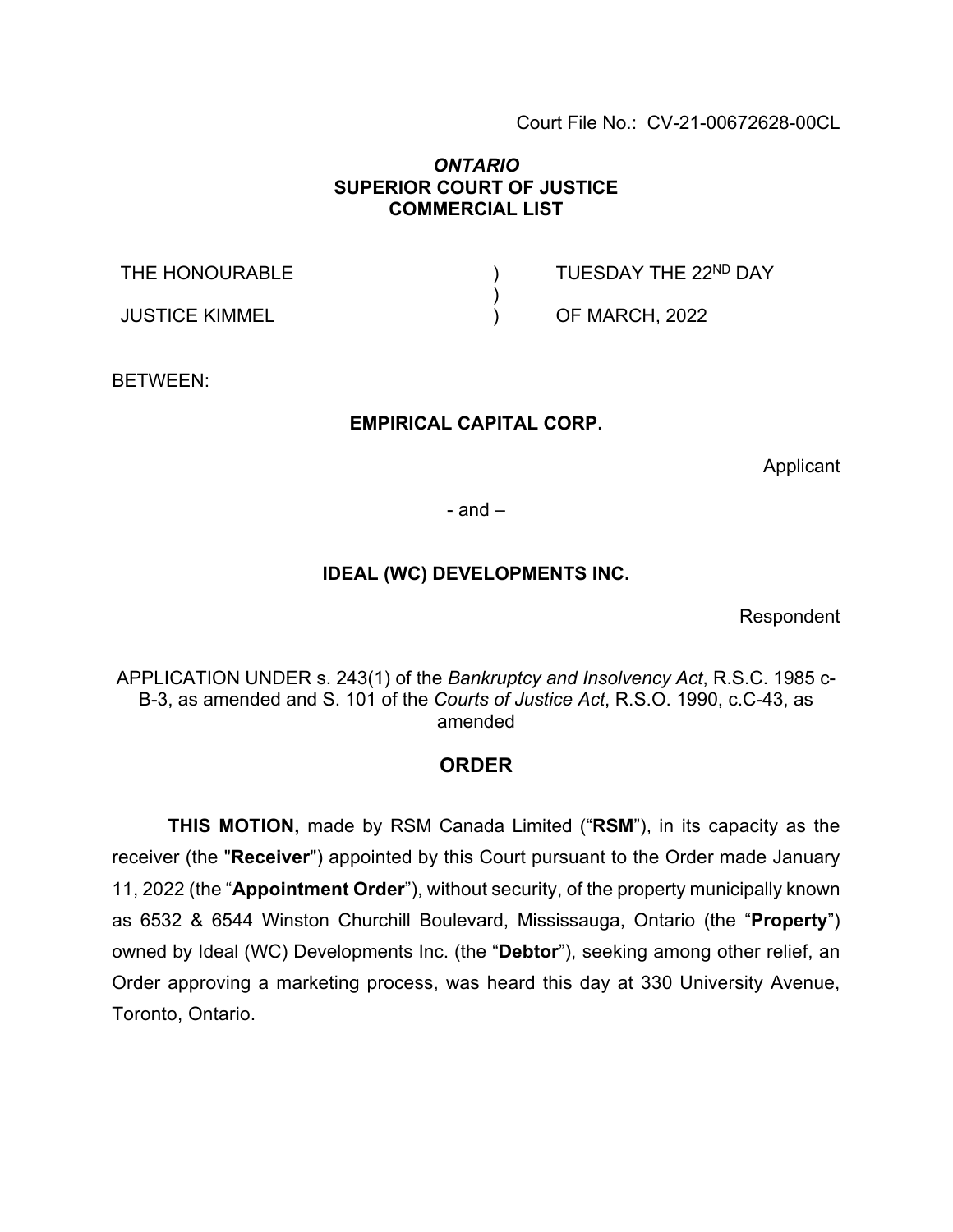**ON READING** the First Report of the Receiver, dated March 1, 2022 (the "**First Report**"), and on hearing the submissions of counsel for the Receiver and such other counsel as were present as indicated on the Counsel Slip:

## **APPROVAL OF MARKETING PROCESS AND LISTING AGREEMENT**

1. **THIS COURT ORDERS** that the retention of Avison Young Commercial Real Estate Services, LP ("**Avison Young**") as the listing agent for the Property be and is hereby approved.

2. **THIS COURT ORDERS** that the Receiver is authorized to enter the listing agreement with Avison Young.

3. **THIS COURT ORDERS** that the marketing process for the Property (the "**Marketing Process**"), as described in the First Report, be and hereby is approved.

4. **THIS COURT ORDERS** that the Receiver is hereby authorized to commence and carry out the Marketing Process and to take such further steps as are considered necessary or desirable in carrying out the terms of the Marketing Process, subject to prior approval of this Court being obtained before completion of any transactions under the Marketing Process.

5. **THIS COURT ORDERS** that the Receiver and its respective affiliates, partners, directors, officers, employees, representatives and agents shall have no liability with respect to any and all losses, claims, damages or liabilities, of any nature or kind, to any person in connection with or as a result of the Marketing Process, except to the extent such losses, claims, damages or liabilities result from gross negligence or wilful misconduct of the Receiver in performing its obligations under the Marketing Process as determined by this Court.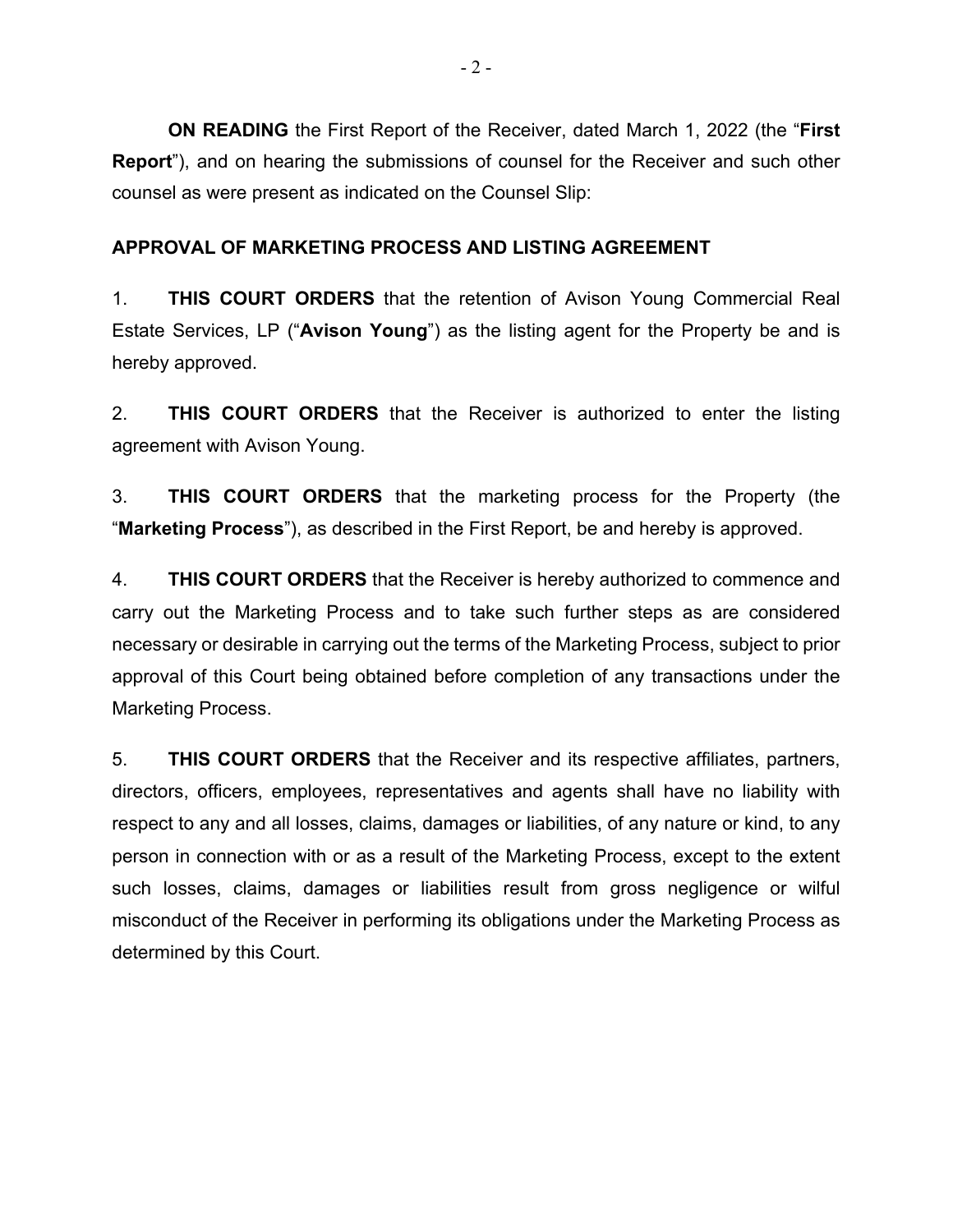## **THE BUYER AGREEMENTS**

6. **THIS COURT ORDERS** that the Property shall be marketed and sold free from any legal, equitable or other claims that any person had, has, or may in the future have, against the Property in connection with or arising from any agreements of purchase and sale (the "**APSs**") entered into by the Debtor including any right to compel the closing of the transactions contemplated in the APSs or any of them.

# **APPROVAL OF RECEIVER'S FIRST REPORT AND CONDUCT**

7. **THIS COURT ORDERS** that the First Report, and the conduct and activities of the Receiver, as described therein, be and are hereby approved.

8. **THIS COURT ORDERS** that the Receiver's statement of receipts and disbursements for the period January 11, 2022 to February 28, 2022 as set out in the First Report, be and is hereby approved.

9. **THIS COURT ORDERS** that the fees and disbursements of the Receiver for the period ended February 28, 2022, as set out in the First Report, be and are hereby approved.

10. **THIS COURT ORDERS** that the fees and disbursements of the Receiver's counsel, Garfinkle Biderman LLP, for the period ended February 22, 2022 as set out in the First Report, be and are hereby approved.

# **GENERAL**

11. **THIS COURT ORDERS** that the Receiver may from time to time apply to this Court for advice and directions on the discharge of its duties and powers hereunder.



Digitally signed by Jessica Kimmel Date: 2022.03.22 20:41:40 -04'00'